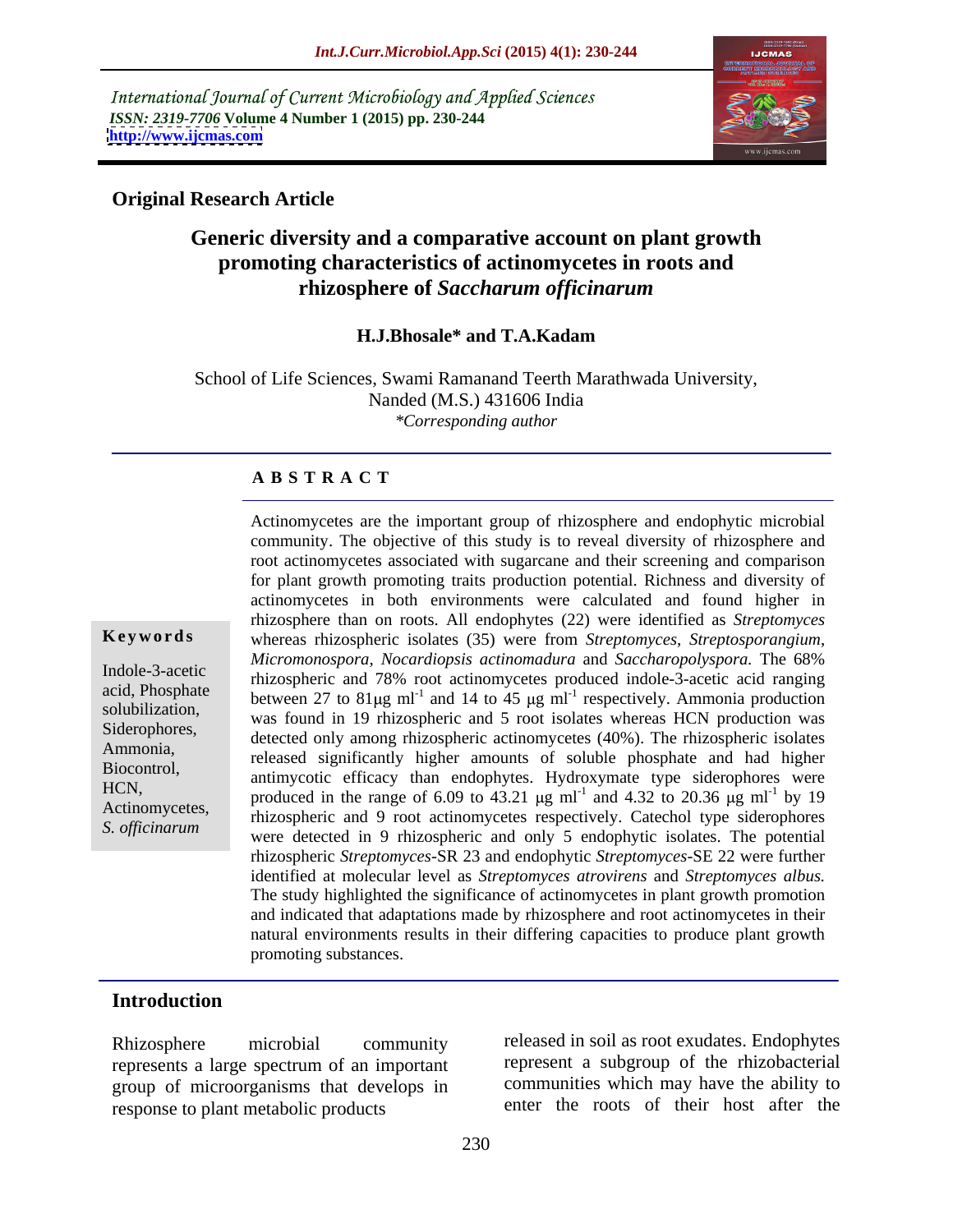rhizosphere is colonized (Rosenblueth and Martinez Romero 2006). The endophytic and rhizospheric environments are very towards non-Frankia endophytic plant hormones etc. This environment is plants. In contrast endophytic environment plant growth promotion made by endophytes or by rhizosphere organisms follows similar

rhizosphere microbial community and are also found within plants where they live as nitrogen fixation, production of secondary metabolites and plant growth promotion sugarcane are limited. *Frankia* was endophytic actinomycetes that resided in

different chemically, physically and actinomycetes. They were isolated from biologically (Fageria and Stone 2006). crop plants such as wheat (Coombs and Rhizosphere environments are nutritionally Franco, 2003) rice (Tian *et al.,* 2004) and rich due to release of plant exudates from roots of *Acacia auriculiformis* containing amino acids, vitamins, sugars, (Bunyoo *et al.,* 2008) and *Aquilaria crassna* influenced by external parameters including harness the applications of these organisms soil type, its moisture, pH, and nature of in plant growth and development, it is is more stable and uniform and is less actinomycetes to sustain in different affected by environmental changes. The environments and their ability to produce nodule of non legume plants and fixed nitrogen. Recently, research is more driven towards non-*Frankia* endophytic Pierre ex Lec (Nimnoi *et al.,* 2010). To necessary to find out the potential of plant growth promoting substances.

mechanisms. These include nitrogen fixation Sugarcane (*Saccharum officinarum*) is the (Han *et al.,* 2005), solubilization of Mineral most important cash crop in several phosphates (Wakelin *et al.,* 2004), and developing countries including India. The production of growth hormones and cultivation of sugarcane is mainly based on enzymes involved in plant growth and chemical fertilizers which not only makes its biocontrol activity (Karthikeyan *et al.,* cultivation expensive but may also lead to 2005). the formation of toxic pollutants. In order to A large population of plant growth sustainable, there is need to understand the promoting microbes is found both in possible contributions of rhizosphere and rhizosphere and inside plants. endophytic microflora associated with Actinomycetes are the dominant group of sugarcane in improving its cultivation and make its production cost effective and yield.

endophytes. These organisms are known for This will be also helpful for better their prolific activity in nutrient cycling, understanding of the adaptations made by (Lazarovitz and Nowak, 1997). Vast studies with the surrounding environments. Keeping have been performed to prove applications this aspect in view the present study was of actinomycetes as biocontrol agents and conducted to compare qualitatively and some information is also available on the quantitatively the plant growth promoting populations of actinomycetes in a range of activities of actinomycetes isolated from soils and plant roots (Gorlach-Lira and croots and rhizosphere of sugarcane. The Coutinho, 2007). However, the studies that ability of these organisms to produce indole have addressed the role of rhizosphere and 3-acetic acid (IAA), Hydrogen cyanide endophytic actinomycetes related to (HCN), ammonia, siderophores, to sugarcane in plant growth promotion solubilize inorganic phosphate and potential previously recognized as the only phytopathogens were assessed.these organisms that enable to colonize them multiple environments and their interactions (HCN), ammonia, siderophores, to to promote biocontrol of fungal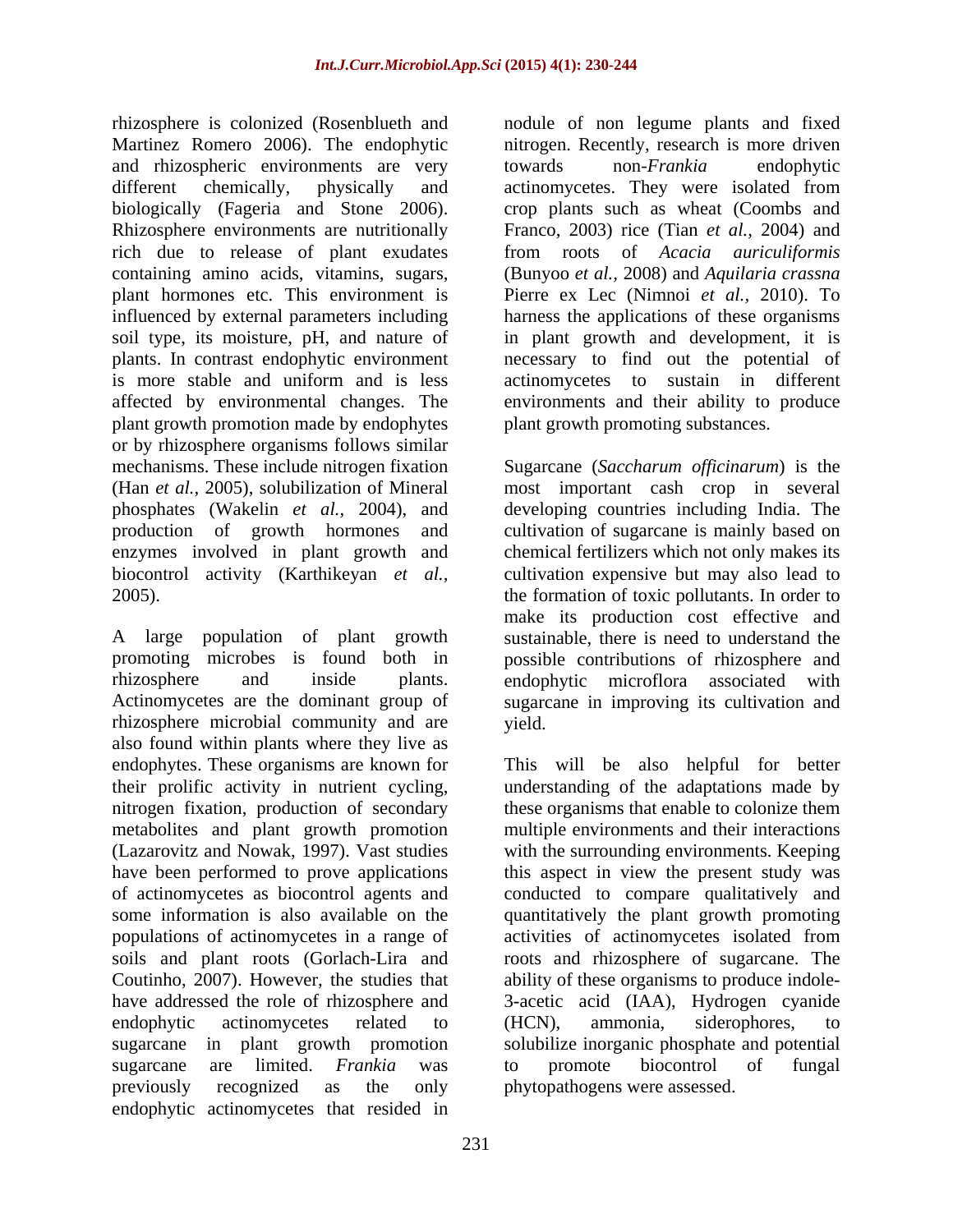Actinomycetes were isolated from 1983). rhizosphere and from within roots of sugarcane cultivated in agriculture fields of Nanded (M.S.), India (Latitude, 19<sup>°</sup> 9'N and Longitude, 77<sup>°</sup> 27'E) between Jan to April 2012. To obtain endophytic actinomycetes from roots, root samples were washed in tap water and surface sterilized with serial transfers in 70% to 90 % ethanol for 2 to 5 min. The root samples were macerated in 10 Culture media ml of sterile distilled water, 0.1 ml was taken and inoculated (triplicates) in starch casein broth. SCA medium supplemented with  $0.5 \text{ g} l^1$  of

The flasks were incubated at  $30^{\circ}$ C on orbital Peptone water was used for ammonia shaking incubator  $(120 \text{ rev min}^{-1})$  for seven days. The flasks showing turbidity were used for isolating endophytic actinomycetes on starch casein agar (SCA, Mitra *et al.,* 2008) supplemented with  $75\mu g$  ml<sup>-1</sup> of each nystatin and cycloheximide, and 50  $\mu$ g ml<sup>-1</sup> nalidixic acid as antifungal and antibacterial **IAA production** agents respectively. The plates were incubated at  $30^{\circ}$ C up to the development of colonies (three weeks approximately). The isolates showing distinct morphology were selected and subcultured individually. The surface sterilization procedure was verified by spreading 0.1ml aliquots of rinsed waster

The isolation of rhizospheric actinomycetes was conducted by taking 1g roots with adhered soil into of 10 ml of sterile distilled water, through mixing by shaking at 150 rev  $min^{-1}$  for 30 $min$ . The 0.1 $ml$  of supernatant for 30min. The 0.1ml of supernatant **Hydrogen cyanide (HCN) production** was plated on SCA medium and after incubation, morphologically different On HCN screening medium, a Whatmann colonies were selected. The selected isolates filter paper no. 1 soaked in 2% of sodium were identified to genus level based on morphological characteristics including placed in the lid of the plate. Plates were

**Materials and Methods a** aerial mycelia, spore mass color, diffusible **Strain isolation and selection** morphology (Holt *et al.,* 1994) and analysis pigment production and spore chain of cell wall compositions (Hasegawa *et al.,* 1983).

#### <sup>o</sup> 9'N and **growth promoting traits** 9'N and **growth promoting traits Screening of actinomycetes for plant**

The following methods used for assessing the characteristics reveled to plant growth promotion of the actinomycetes strains.

### **Culture media**

-1 ) for seven determination and phosphate solubilization of each medium (PDA, HiMedia) was used. IAA and HCN production was studied in of tryptophanand 4.4 g  $l^{-1}$  glycine respectively. glycine respectively. ability was detected using SCA medium containing 5% tricalcium phosphate. For antifungal assay Potato Dextrose Agar

### **IAA production**

on SCA medium and then incubated at  $30^{\circ}$ C of Salkowski's reagent development of pink for 5 days. color indicated positive results. The The selected isolate were grown individually in triplicate in modified SCA and after incubation at  $30^{\circ}$ C for seven days, the cultures were centrifuged at 10,000 rev min **-** Construction of the construction <sup>1</sup> for 30 min and cell free supernatants (CFS) were used for IAA analysis. After addition of Salkowski's reagent development of pink concentration of IAA produced was determined spectrophotometrically at 530 nm using standard IAA as reference (Gordon and Weber, 1951).

filter paper no. 1 soaked in 2% of sodium carbonate in 0.5% picric acid solution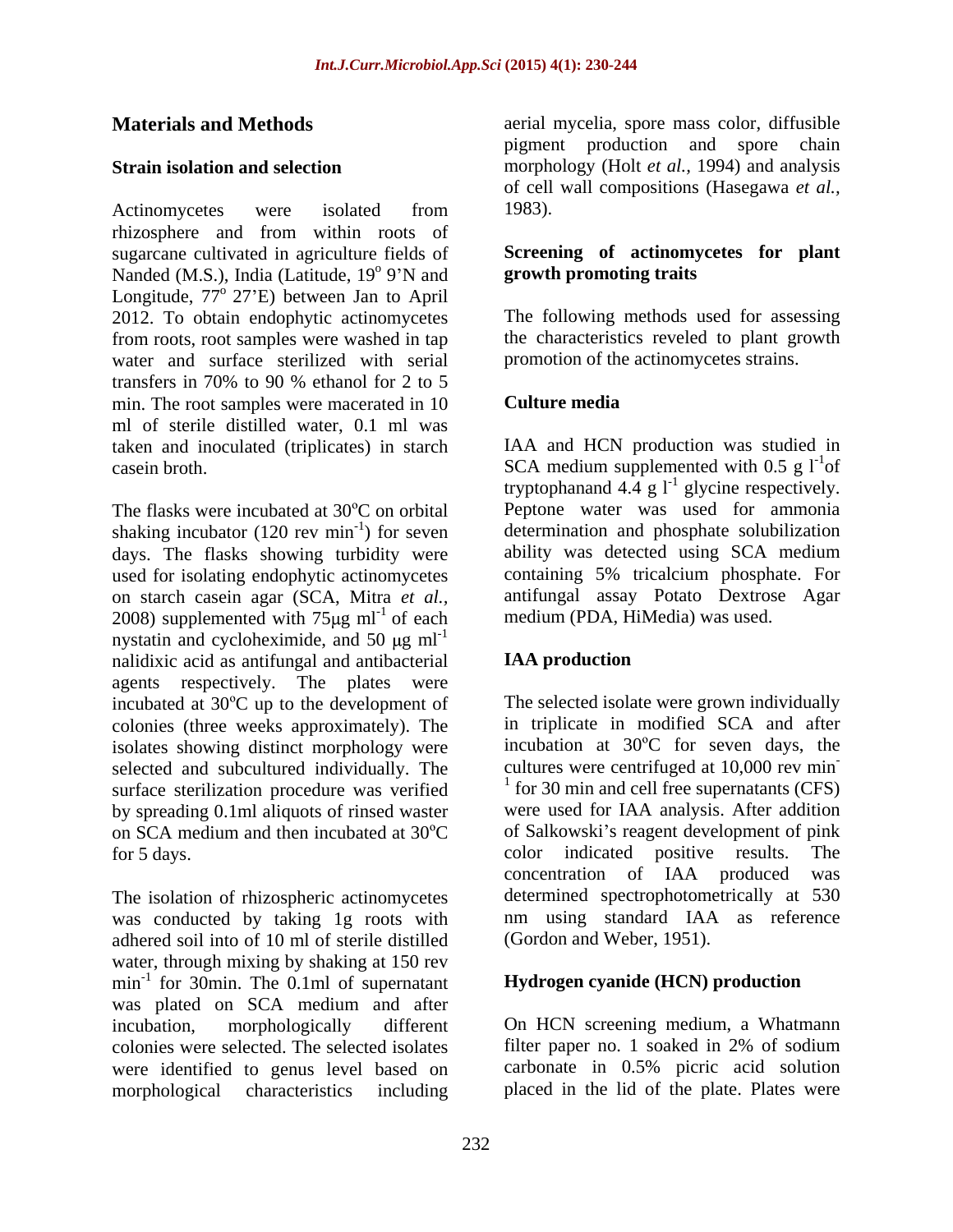color indicated HCN production (Lorck,

### **Ammonia production**

Actinomycetes isolates were grown in Peptone water and after incubation at  $30^{\circ}$ C The siderophore production ability of for seven days, tested for ammonia rhizospheric and endophytic actinomycetes production by using Nessler's reagent. Was detected by inoculating the isolates on Development of brown to yellow color was Chrome Azurol S (CAS) agar (Schwyn and considered as positive test for ammonia  $\blacksquare$  Neilands, 1987) and incubated at 30 $\rm ^{o}C$  for production (Cappucino and Sherman, 1992). seven days. The colonies showing orange Ammonium chloride (NH4Cl) in the range zone production around their growth were of  $0-10$   $\mu$ g ml<sup>-1</sup> was used to prepare a standard curve. The concentration of and cultivated in starch casein broth for ammonia was determined by comparison seven days at  $30^{\circ}$ C and with shaking at 150 with a standard curve. The rev min<sup>-1</sup>. Arnow's (Arnow, 1937) and

The isolates were spot inoculated on respectively. tricalcium phosphate supplemented SCA plates and incubated at  $30^{\circ}$ C for seven days. Appearance of clear zones around the colony indicated phosphate solubilization. The isolates showing positive results were plant growth promotion traits, the isolate subjected for quantitative studies in liquid Streptomyces SR-23 from rhizosphere and medium under similar incubation conditions. *Streptomyces* SE-22 from root were selected After incubation amount of phosphate as promising strains and further identified at solubilized in CFS was determined molecular level using 16S rRNA sequence

### **Antimycotic potential**

All isolates were screened for in vitro Statistical analysis antagonism against *Alternaria solani* (NCIM 887), *Ustilago maydis* (NCIM 983), ANOVA is used to estimate the significance<br>*Sclerotium rolfsii* (NCIM 1084), of statistical parameters and the richness (d)<br>*Helminthosporium gramineum* (NCIM and diversity (H) indexes ( 1070) and *Rhizoctonia solani* (isolated from an infected potato tuber and identified at number of actinomycetes isolated from the School of Life Sciences, Swami Ramanand rhizosphere and roots of sugarcane by using Teerth Marathwada University, Nanded) on PDA plates using agar well diffusion assay

sealed with paraffin and incubated at  $30^{\circ}$ C (Cooper, 1955). The isolates were grown in for seven days development of orange red soybean casein digest broth containing 1% 1948) obtained was tested for their antifungal dextrose at  $30^{\circ}$ C for seven days. The CFS efficacy.

#### **Siderophore production**

was used to prepare a selected as siderophore producing isolates **Phosphate solubilization** entertainment detect and estimate catechol and Csaky (Csaky, 1948) tests were used to detect and estimate catechol and hydroxymate type of siderophores respectively.

### **Identification of potential isolate**

according to Jackson (1973). analysis. The obtained sequences were Based on the ability of isolates to produce aligned using BLASTN program to identify the isolate.

#### **Statistical analysis**

ANOVA is used to estimate the significance of statistical parameters and the richness (d) and diversity (H) indexes (Shannon- Weaver index) were calculated on the basis of total PAST statistical software.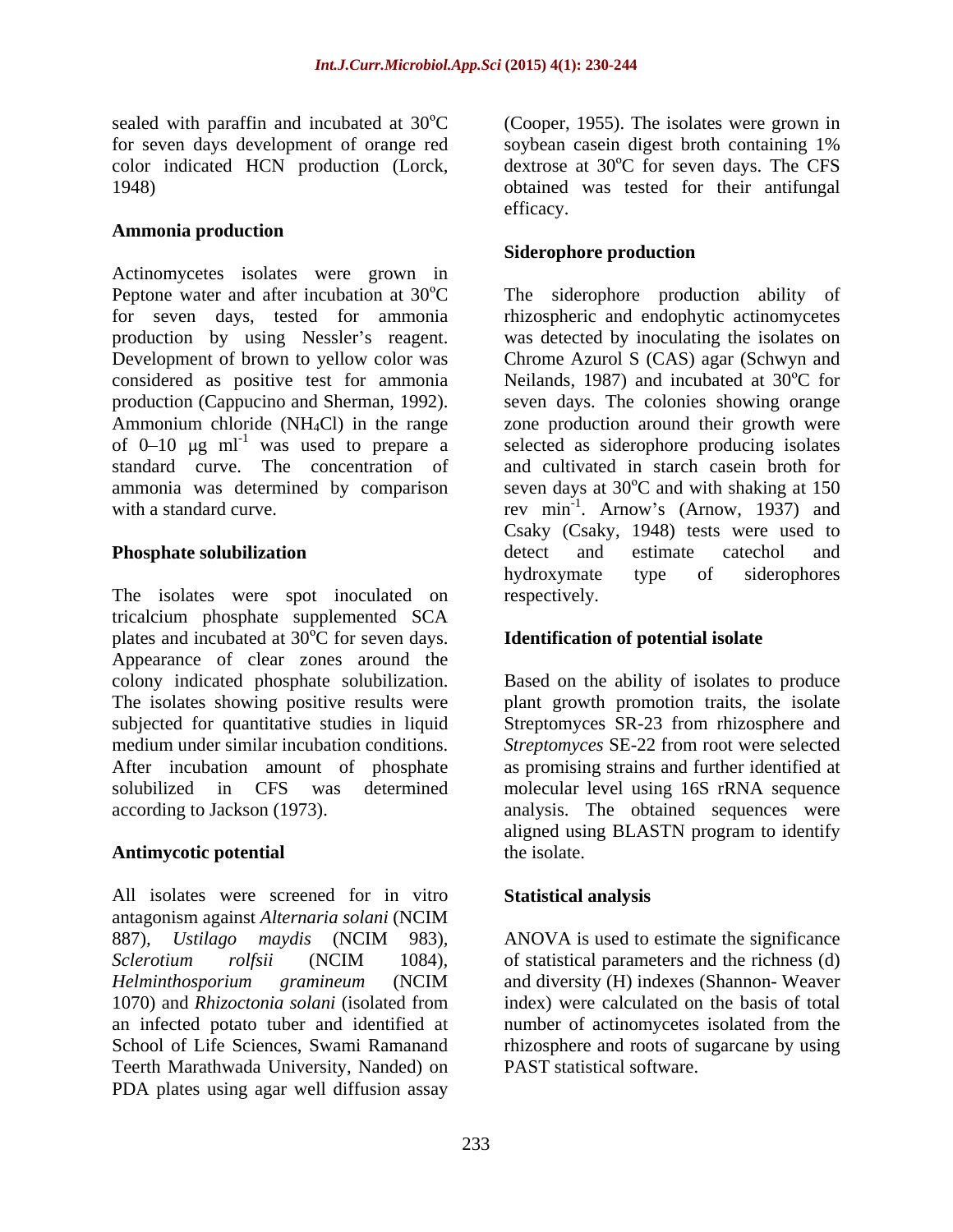# **Isolation and identification of root and**

In the present study 207 rhizospheric and 49 endophytic actinomycetes strains associated procedure was confirmed as no microbial growth was observed on SCA medium after incubation at  $30^{\circ}$  for five days when for five days when inoculated with rinsed water sample. The diversity of representative actinomycetes isolates from sugarcane rhizosphere and root<br>is shown by bubble plot in Fig.1. Richness<br>the number of ammonia releasing is shown by bubble plot in Fig.1. Richness and diversity of actinomycetes was higher in the rhizosphere (Shannon H index: 1.502, D index: 0.6918) than in the roots of sugarcane

Total 57 morphological distinct isolates<br>including 35 rhizospheric and 22 endophytic All four rhizospheric isolates belonging to including 35 rhizospheric and 22 endophytic actinomycetes were selected for further actinomycetes 14 isolates belong to belonging to Nocardiopsis and *Streptomycete s*, 7 *Streptosporangium*, 4 *Saccharopolyspora*. However all selected *Streptomyces* sp, 3 *Saccharopolyspora* sp endophytic isolates were from *Streptomycete* and 4 isolates from *Streptosporangium*. 40% endophytic isolates were from *Streptomycete* 

The plant growth promoting activities of **Phosphate solubilization** rhizosphere and root isolates are shown in Table 1, 2 and 3 respectively. IAA was produced by 17 endophytic and 22 rhizospheric strains representing amount of phosphate solubilized were approximately 78% and 68% of the strains observed among rhizospheric and from each group. The endophytic endophytic actinomycetes (p>0.01). 23 from each group. The endophytic endophytic actinomycetes (p>0.01). 23 actinomycetes produced IAA between 14 to  $\frac{14 \text{ to}}{245 \text{ up m}^{-1}}$ . The amounts produced by  $\frac{14 \text{ to}}{245 \text{ up m}}$  and  $\frac{14 \text{ to}}{245 \text{ up m}}$  $45 \text{ µg} \text{ ml}^{-1}$ . The amounts produced by endophytic strains showed ability to rhizospheric isolates were significantly solubilize phosphate. The amount of  $\alpha$  preater ( $p > 0.05$ ) than those produced by phosphate solubilized by rhizospheric greater  $(p>0.05)$  than those produced by

**Result and Discussion** endophytes and ranged between 27 to 81µg  $ml^{-1}$ .

**rhizosphere actinomycetes** The activity was found to be distributed with sugarcane were isolated. The Saccharopolyspora P2 (27 µg ml<sup>-1</sup>). Among effectiveness of surface sterilization endophytes, *Streptomyces* SE-3 released ml<sup>-1</sup>.<br>The activity was found to be distributed among all identified genera isolated from rhizosphere; highest being in *Streptomyces*  SR-11 (81  $\mu$ g ml<sup>-1</sup>) and lowest in ) and lowest in ). Among highest amounts of IAA and least amounts were detected in *Streptomyces* SE-7.

### **Ammonia excretion and HCN production**

(Shannon H index: 0.69, D index: 0.5).  $\qquad\qquad$  65 µg ml<sup>-1</sup> ammonia where as endophytes There was significant difference  $(p>0.05)$  in the number of ammonia releasing actinomycetes among rhizosphere (55%) and endophytic environments (15%). The rhizospheric isolates released between 20 to produced between 12 and 27  $\mu$ g ml<sup>-1</sup>.

study. Among the rhizospheric ammonia whereas only one isolate each *Micromonospora,* 3 *Nocardiopsis,* 3 show positive results. Detectable amounts *Actinomadura* and 4 isolates were were also observed in culture broths of 6 *s* group. of rhizospheric isolates showed HCN **IAA production** was not observed among endophytes. produced between 12 and 27  $\mu$ g ml<sup>-1</sup>.<br>All four rhizospheric isolates belonging to *Micromonospora* were able to excrete belonging to *Nocardiopsis* and *Actinomadura* respectively were able to *Streptomyces* sp, 3 *Saccharopolyspora* sp and 4 isolates from *Streptosporangium*. 40% production potential where as this activity

### **Phosphate solubilization**

The considerable differences in the number of phosphate solubilizing isolates and in the observed among rhizospheric and endophytic actinomycetes (p>0.01). 23 rhizospheric (65.71%) and 7 (31.81%) of endophytic strains showed ability to solubilize phosphate. The amount of phosphate solubilized by rhizospheric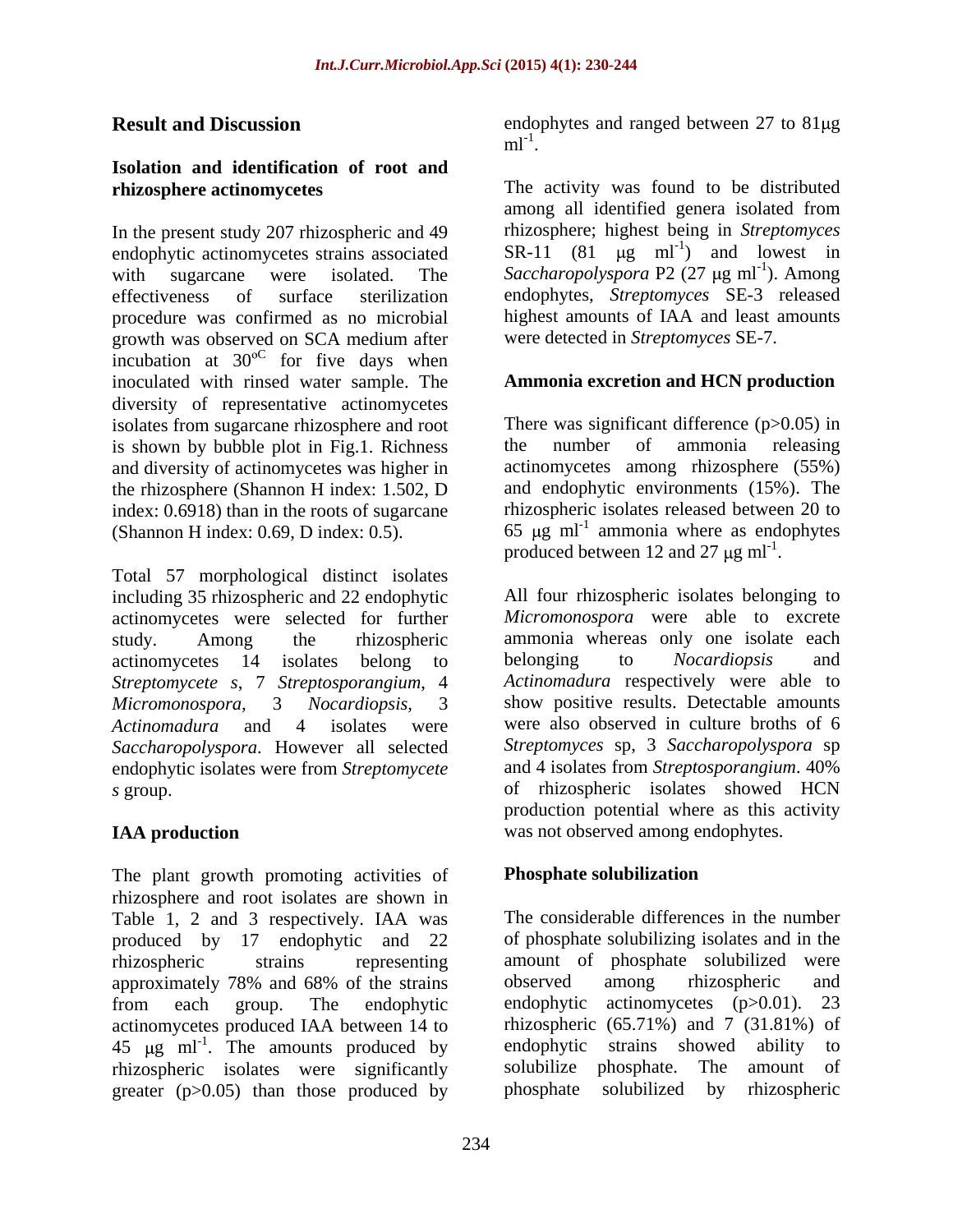isolates was ranged between 30 to  $157 \mu g$  Siderophore production ml<sup>-1</sup> where as substantially lower where as substantially lower 60  $\mu$ g ml<sup>-1</sup>) were observed among in *Micromonospora* and *Actinomadura* 

#### **Antimycotic potential**

inhibitory effect on fungi than endophytes whereas the respective amounts for

#### **Siderophore production**

concentrations of soluble phosphate (26 to Siderophore production was found in 19 ) were observed among (54.28%) and 9 (40.90) of the selected endophytes. The activity was 100% positive rhizospheric and endophytic actinomycetes isolates from rhizosphere whereas its varied 9 endophytic actinomycetes were able to presence was observed among other genera. produce hydroxymate type of siderophores *Streptomyces* sp SE-22 isolated from roots whereas catechol type siderophores were showed higher efficiency to solubilize P (60 detected only in 9 rhizospheric and 5 g ml<sup>-1</sup>) than other endophytic isolates. endophytic isolates. rhizospheric and endophytic actinomycetes isolates respectively. All 19 rhizospheric and endophytic isolates.

Antimycotic efficacy test conducted against (p>0.05). The rhizospheric actinomycetes *A. solani, U. maydis, S. rolfsii, H.* including produced catechols in the range of *gramineum* and *R. solani* indicated that the  $\frac{3.89 \text{ to } 11.16 \text{ µg m}^{-1}}{1.16 \text{ µg m}^{-1}}$  and hydroxymates in rhizospheric actinomycetes had greater the range of  $6.09$  to  $43.21 \mu g$  ml<sup>-1</sup> (Table 5) (Table 4). endophytic isolates were 3.45 to 11.88 µg The noticeable differences were observed in the amounts of siderophores produced among isolates of both environments and hydroxymates in (Table 5) whereas the respective amounts for ml<sup>-1</sup> and 4.32 to 20.36  $\mu$ g ml<sup>-1</sup> (Table 6). (Table 6).

#### **Fig.1** Bubble plot indicating distribution of representative genera of actinomycetes from sugarcane rhizosphere and root



A: *Streptomyces sp*, B: *Streptosporangium sp*, C: *Saccharopolyspora sp,* D: *Micromonospora sp,*  E: *Nocardiopsis sp*, F: *Actinomadura sp*. (Size of the bubble indicates the distribution of representative genus).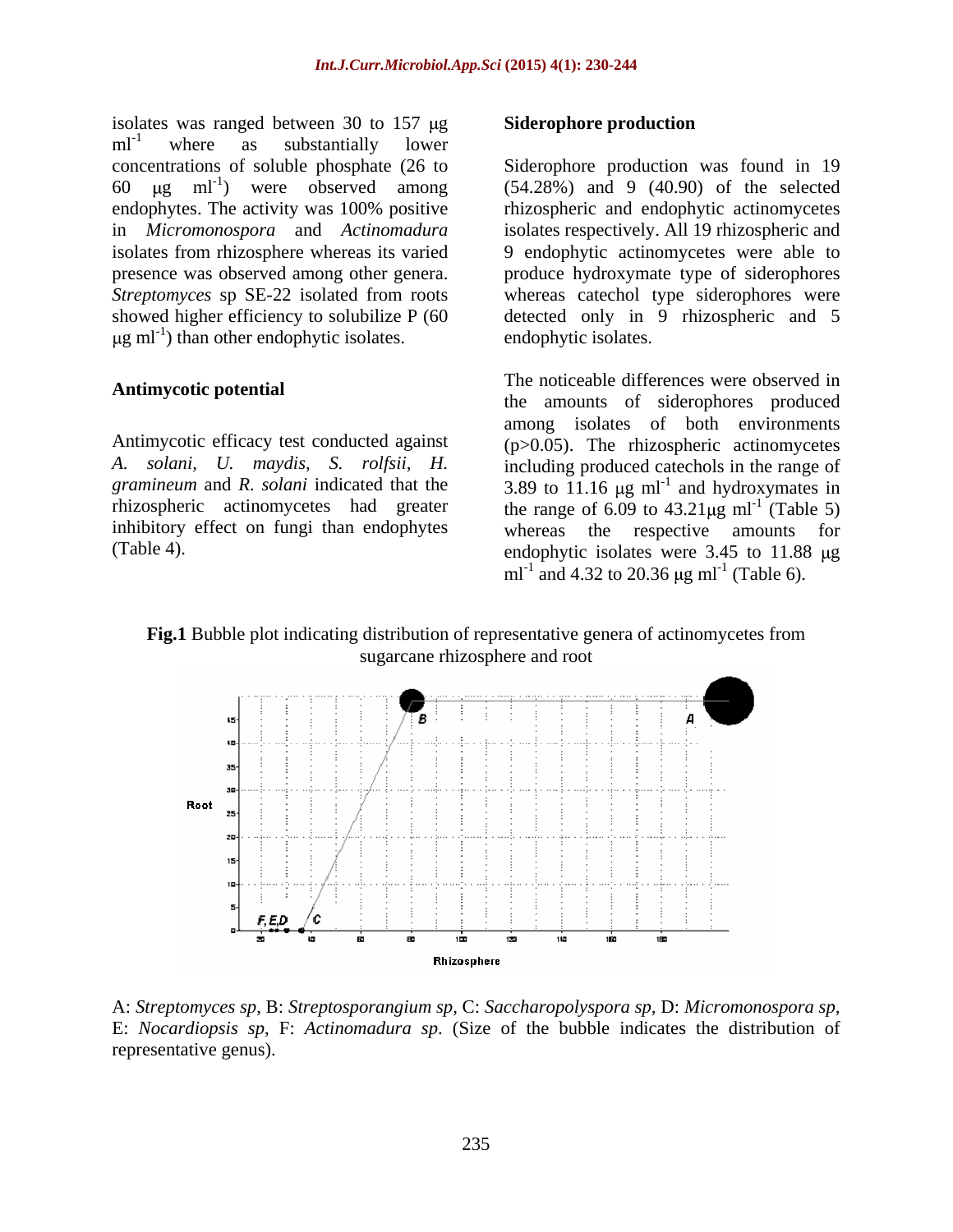|              | Isolate Identified Genus             |                                             | <b>Plant Growth Promoting Trait</b>   |                                                     |                          |
|--------------|--------------------------------------|---------------------------------------------|---------------------------------------|-----------------------------------------------------|--------------------------|
|              |                                      | $\mathbf{A}$ A<br>$(\mu g \text{ ml}^{-1})$ | ªAmmonia<br>$(\mu g \text{ ml}^{-1})$ | <sup>a</sup> Soluble P<br>$(\mu g \text{ ml}^{-1})$ | <b>HCN</b><br>production |
|              | $SR-1$ Streptomyces - $R_1$          | $35 \pm 0.5$                                | $25 \pm 0.15$                         | $44 \pm 0.20$                                       |                          |
|              | $SR-2$ Streptomyces - $R_2$          | $31 \pm 0.22$                               | ND                                    | ND                                                  |                          |
|              | $SR-4$ Streptomyces - $R_3$          | $37 \pm 0.3$                                | ND                                    | ND                                                  | ND                       |
|              | SR-7 Streptomyces - R <sub>4</sub>   | $55 \pm 0.5$                                | $42 \pm 0.22$                         | ND                                                  | ND                       |
|              | $SR-8$ Streptomyces - $R_5$          | ND                                          | ND                                    | $70 \pm 0.5$                                        |                          |
|              | $SR-9$ Streptomyces - $R_6$          | ND                                          | $51 \pm 0.5$                          | ND                                                  | ND                       |
|              | $SR-14$ Streptomyces- $R_7$          | $41 \pm 0.11$                               | ND                                    | $34 \pm 0.35$                                       | ND                       |
|              | $SR-16$ Streptomyces - $R_8$         | $59 \pm 0.45$                               | ND                                    | $84 \pm 0.65$                                       | ND                       |
|              | SR-19 Streptomyces - R <sub>9</sub>  | $41 \pm 0.11$                               | $20 \pm 0.25$                         | $50 \pm 0.22$                                       | ND                       |
|              | $SR-22$ Streptomyces - $R_{10}$      | $40\pm0.10$                                 | ND                                    | $36 \pm 0.10$                                       |                          |
|              | <b>SR-23</b> Streptomyces - $R_{11}$ | $81 \pm 0.15$                               | $65 \pm 0.10$                         | $157 \pm 0.5$                                       |                          |
|              | $SR-28$ Streptomyces- $R_{12}$       | ND                                          | ND                                    | $30 \pm 0.5$                                        |                          |
|              | $SR-29$ Streptomyces - $R_{13}$      | ND                                          | $41 \pm 0.15$                         | $72 \pm 0.33$                                       |                          |
|              | $SR-35$ Streptomyces - $R_{14}$      | ND                                          | ND                                    | ND                                                  |                          |
| $\mathbf{v}$ |                                      |                                             |                                       |                                                     |                          |

#### **Table.1** Plant growth promoting activities of *Streptomyces* sp isolated from sugarcane rhizosphere

ND not detectable

a Average of three replicates  $\pm$  standard deviation

| Table.2 Plant growth promoting activities of non-Streptomycete actinomycetes isolated from |  |  |
|--------------------------------------------------------------------------------------------|--|--|
| ാല് സ്ഥാനമാ                                                                                |  |  |

| Isolate      | <b>Identified Genus</b>           |                           | <b>Plant Growth Promoting Trait</b> |                           | the control of the control of the control of the control of the control of the control of<br>the control of the control of the con- |
|--------------|-----------------------------------|---------------------------|-------------------------------------|---------------------------|-------------------------------------------------------------------------------------------------------------------------------------|
|              |                                   | $\mathbf{A}$ A            | <sup>"</sup> Ammonia                | <sup>a</sup> Soluble P    | <b>HCN</b>                                                                                                                          |
|              |                                   | $(\mu g \text{ ml}^{-1})$ | $(\mu g \text{ ml}^{-1})$           | $(\mu g \text{ ml}^{-1})$ | production                                                                                                                          |
| $SR-3$       | Saccharopolyspora - $P_1$         | ND                        | $35 \pm 0.5$                        | $40 \pm 0.6$              |                                                                                                                                     |
| $SR-5$       | $Nocardiopsis-S1$                 | ND                        | ND                                  | $50 \pm 0.5$              | ND                                                                                                                                  |
| $SR-6$       | Streptosporangium- $N_1$          | $30 \pm 0.15$             | ND                                  | $44 \pm 0.5$              | ND                                                                                                                                  |
| $SR-10$      | Streptosporangium- $N_2$          | ND                        | <b>ND</b>                           | $56 \pm 0.7$              | $\rm ND$                                                                                                                            |
| $SR-11$      | Saccharopolyspora $-P_2$          | $27 \pm 0.12$             | ND                                  | $60 \pm 0.5$              | ND                                                                                                                                  |
| $SR-12$      | Streptosporangium $-N_3$          | $31 \pm 0.23$             | $27 \pm 0.35$                       | ND                        |                                                                                                                                     |
| $SR-13$      | Micromonospora - $H_1$            | $41 \pm 0.05$             | $29 \pm 0.46$                       | $64 \pm 0.22$             |                                                                                                                                     |
| $SR-15$      | <i>Nocardiopsis</i> $-S_2$        | $29 \pm 0.5$              | $33 \pm 0.32$                       | $48 \pm 0.58$             | ND                                                                                                                                  |
| $SR-17$      | Actinomadura -M <sub>1</sub>      | $55 \pm 0.22$             | ND                                  | 59±0.44                   |                                                                                                                                     |
| $SR-18$      | <i>Nocardiopsis</i> $-S_3$        | $31 \pm 0.15$             | ND                                  | ND                        | ND                                                                                                                                  |
| <b>SR-20</b> | Saccharopolyspora -P <sub>3</sub> | $35 \pm 0.47$             | $49 \pm 0.16$                       | ND                        | $\rm ND$                                                                                                                            |
| $SR-21$      | Streptosporangium-N <sub>4</sub>  | $53 \pm 0.26$             | $37 \pm 0.79$                       | ND                        | $\rm ND$                                                                                                                            |
| $SR-24$      | $Micromonospora-H2$               | $31 \pm 0.11$             | $29 \pm 0.44$                       | $146 \pm 0.5$             | ND                                                                                                                                  |
| $SR-25$      | Saccharopolyspora $-P_4$          | $29 \pm 0.31$             | $32 \pm 0.22$                       | $80 \pm 0.5$              | ND                                                                                                                                  |
| $SR-26$      | Streptosporangium $-N_5$          | $32 \pm 0.05$             | ND                                  | ND                        |                                                                                                                                     |
| $SR-27$      | Micromonospora $-H_3$             | ND                        | $37 \pm 0.15$                       | $46 \pm 0.11$             | ND                                                                                                                                  |
| SR-30        | Streptosporangium $-N_6$          | $37 \pm 0.25$             | $44 \pm 0.27$                       | ND                        | ND                                                                                                                                  |
| $SR-31$      | Actinomadura- $M_2$               | ND                        | ND                                  | $64 \pm 0.5$              | $\rm ND$                                                                                                                            |
| SR-32        | Micromonospora -H <sub>4</sub>    | ND                        | $30 \pm 0.12$                       | $78 + 0.5$                |                                                                                                                                     |
| $SR-35$      | Streptosporangium $-N_7$          | $\rm ND$                  | $37 \pm 0.15$                       | ND                        | $\rm ND$                                                                                                                            |
| SR-34        | Actinomadura- $M_3$               | $\rm ND$                  | $40 \pm 0.23$                       | $66 \pm 0.5$              | $\rm ND$                                                                                                                            |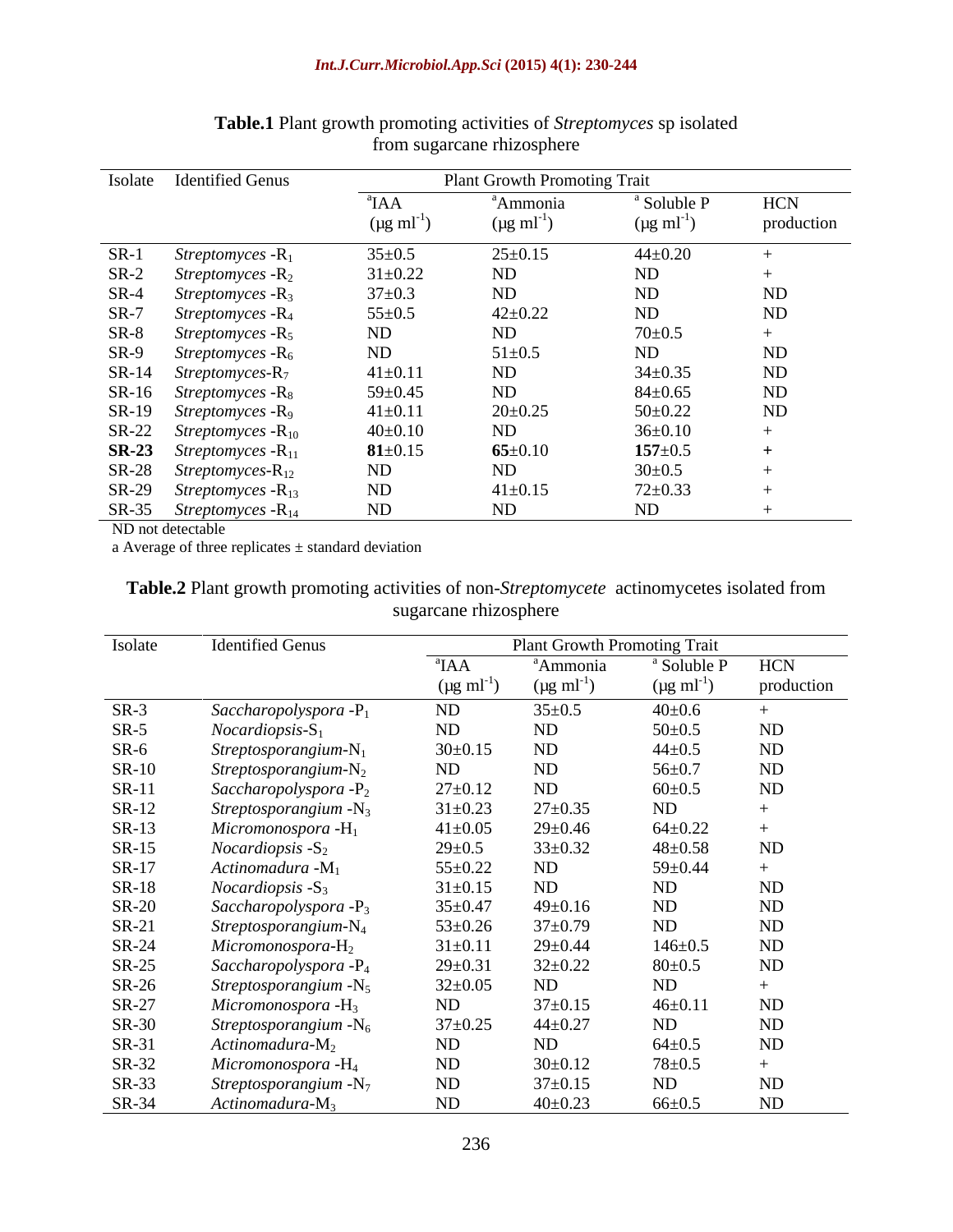|        | Isolates Identified Genus                                |                           | Plant Growth Promoting Trait <sup>a</sup> |                           |
|--------|----------------------------------------------------------|---------------------------|-------------------------------------------|---------------------------|
|        |                                                          | IAA                       | Ammonia                                   | Soluble P                 |
|        |                                                          | $(\mu g \text{ ml}^{-1})$ | $(\mu g \text{ ml}^{-1})$                 | $(\mu g \text{ ml}^{-1})$ |
| $SE-1$ | <i>Streptomyces</i> - $E_1$                              | $27 \pm 0.11$             | $12 \pm 0.2$                              | $26 \pm 0.44$             |
| $SE-2$ | <i>Streptomyces</i> $-E_2$                               | $33 \pm 0.25$             | $18 \pm 0.5$                              | ND                        |
| $SE-3$ | <i>Streptomyces</i> - E <sub>3</sub>                     | $45 \pm 0.05$             | ND                                        | $28 \pm 0.35$             |
| $SE-4$ | $Streptomyces - E4$                                      | $20 \pm 0.05$             | ND                                        | ND                        |
| $SE-5$ | Streptomyces - E <sub>5</sub>                            | $22 \pm 0.5$              | ND                                        | $\rm ND$                  |
| $SE-6$ | <i>Streptomyces</i> - E <sub>6</sub> ND                  |                           | $19 \pm 0.5$                              | $\rm ND$                  |
| $SE-7$ | Streptomyces - E <sub>7</sub>                            | $14 \pm 0.12$             | ND                                        | $\rm ND$                  |
| $SE-8$ | <i>Streptomyces</i> -E <sub>8</sub>                      | ND                        | ND                                        | $\rm ND$                  |
| $SE-9$ | Streptomyces-E <sub>9</sub>                              | $23 \pm 0.5$              | ND                                        | $\rm ND$                  |
|        | SE-10 Streptomyces - $E_{10}$ 25±0.33                    |                           | ND                                        | $\rm ND$                  |
|        | SE-11 Streptomyces - $E_{11}$ 27±0.40                    |                           | ND                                        | $\rm ND$                  |
|        | SE-12 Streptomyces - $E_{12}$ 31±0.5                     |                           | ND                                        | ND                        |
|        | SE-13 Streptomyces - $E_{13}$ 37 $\pm$ 0.26              |                           | ND                                        | $36 \pm 0.21$             |
|        | SE-14 Streptomyces - $E_{14}$ 24±0.47                    |                           | $17 \pm 0.35$                             | ND                        |
|        | SE-15 Streptomyces - $E_{15}$ 26±0.19                    |                           | ND                                        | $28 \pm 0.5$              |
|        | $SE-16$ <i>Streptomyces</i> - $E_{16}$ ND                |                           | ND                                        | ND                        |
|        | SE-17 Streptomyces - $E_{17}$ 22±0.22                    |                           | ND                                        | ND                        |
|        | $SE-18$ Streptomyces - $E_{18}$ ND                       |                           | ND                                        | $22 \pm 0.5$              |
|        | $SE-19$ <i>Streptomyces</i> - $E_{19}$ ND                |                           | ND                                        | ND                        |
|        | SE-20 Streptomyces - $E_{20}$ 24±0.49                    |                           | ND                                        | $44 \pm 0.16$             |
|        | SE-21 Streptomyces - $E_{21}$ 30±0.26                    |                           | ND                                        | ND                        |
|        | <b>SE-22</b> Streptomyces - $E_{22}$ <b>20</b> $\pm$ 0.5 |                           | $27 \pm 0.5$                              | $60 \pm 0.5$              |

**Table.3** Plant growth promoting activities of actinomycetes isolated from sugarcane root

ND not detectable

 $^{\circ}$  Average of three replicates  $\pm$  standard deviation

| <b>Table.4</b> Antimycotic efficacy of rhizosphere and root actinomycetes |  |  |  |  |  |
|---------------------------------------------------------------------------|--|--|--|--|--|
|                                                                           |  |  |  |  |  |

| Isolate                   |            |                    | Test pathogen |        |                                              |
|---------------------------|------------|--------------------|---------------|--------|----------------------------------------------|
| Environment               | A. Solani  | R. solani          | S. rolfsii    |        | U. maydis H. gramineum                       |
| Rhizosphere $13(37.14)^*$ |            |                    |               |        | $09(25.71)$ 12 (34.28) 10 (28.57) 17 (48.57) |
| Root                      | 05 (14.28) | $02(5.71)$ 00 (00) |               | 00(00) | 03 8.57)                                     |

\*Figures in the parenthesis indicate the percentage of isolates showing antimycotic activity.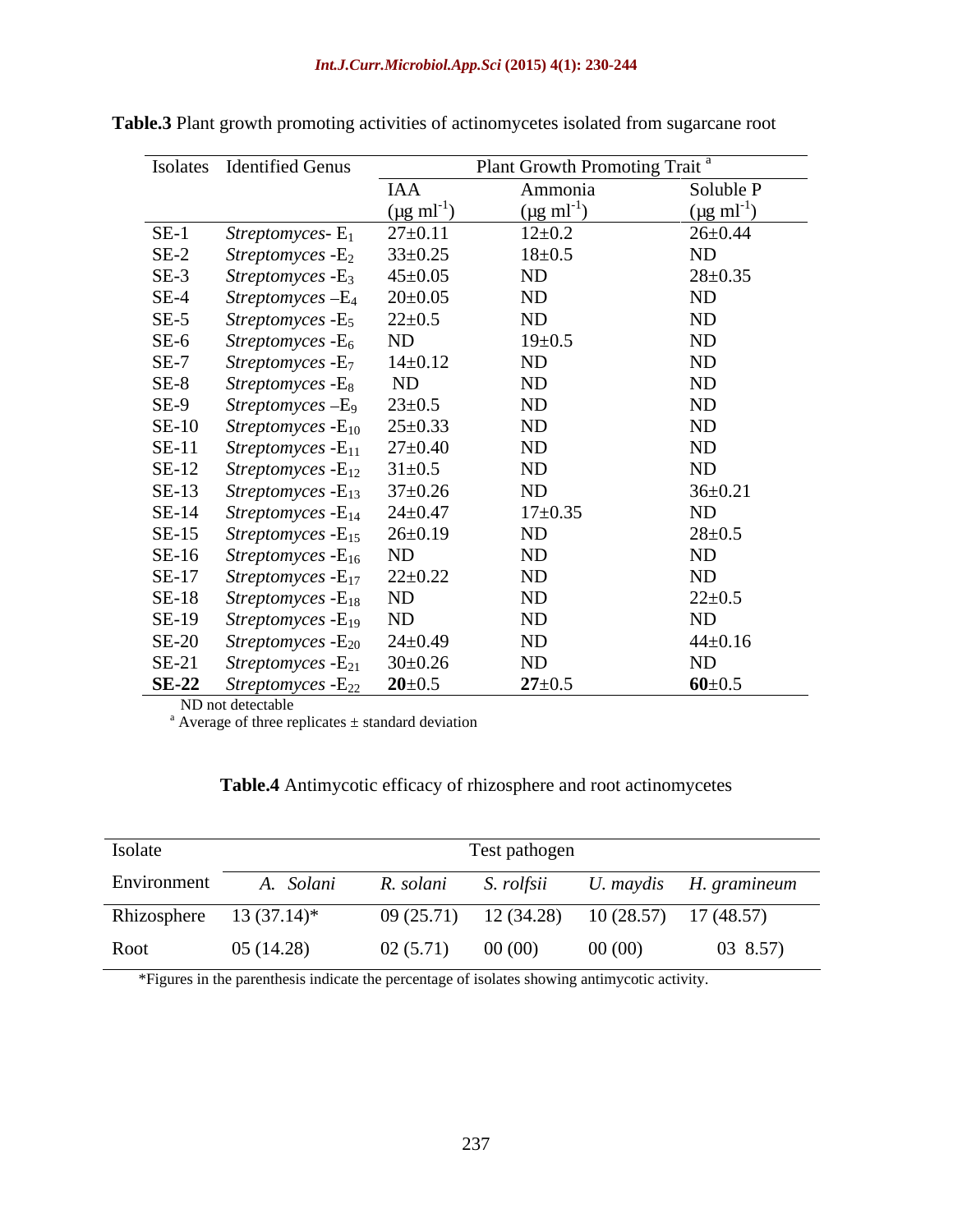| Isolates     | Identified genus                     |                 | Type of siderophore ( $\mu$ g ml <sup>-1</sup> ) <sup>a</sup> |
|--------------|--------------------------------------|-----------------|---------------------------------------------------------------|
|              |                                      | Catechol        | Hydroxymate                                                   |
| $SR-2$       | $Streptomyces-R2$                    | ND              | $14.32 \pm 0.5$                                               |
| $SR-3$       | $Saccharopolyspora-P1$               | $7.45 \pm 0.7$  | $10.89 \pm 0.7$                                               |
| $SR-7$       | Streptomyces $-R_4$                  | ND              | $6.34 \pm 0.6$                                                |
| $SR-8$       | Streptomyces $-R_5$                  | ND              | $7.83 \pm 0.2$                                                |
| $SR-9$       | <i>Streptomyces</i> - R <sub>6</sub> | $9.88 \pm 0.5$  | $11.32 \pm 0.4$                                               |
| SR-12        | Streptosporangium $-N_3$             | $6.04 \pm 0.5$  | $17.20 \pm 0.5$                                               |
| SR-15        | <i>Nocardiopsis</i> $-S_2$           | ND              | $21.36 \pm 0.6$                                               |
| SR-19        | Streptomyces - R <sub>9</sub>        | ND              | $12.78 \pm 0.6$                                               |
| <b>SR-20</b> | Saccharopolyspora- $P_3$             | $11.16 \pm 0.7$ | $25.76 \pm 0.9$                                               |
| $SR-21$      | $Streptosporangium-N4$               | ND              | $16.77 \pm 1.0$                                               |
| $SR-23$      | $Streptomyces-R_{11}$                | $9.43 \pm 0.6$  | $43.21 \pm 0.9$                                               |
| SR-24        | $Micromonospora-H2$                  | $5.42 \pm 0.3$  | $32.54 \pm 0.7$                                               |
| SR-25        | $Saccharopolyspora-P4$               | ND              | $30.43 \pm 0.5$                                               |
| SR-26        | $Streptosporangium-N5$               | ND              | $11.89 \pm 0.6$                                               |
| SR-29        | Streptomyces-R <sub>13</sub>         | $3.89 \pm 0.7$  | $16.23 \pm 0.5$                                               |
| SR-30        | Streptosporangium- $N_6$             | $4.54 \pm 0.6$  | $26.45 \pm 0.9$                                               |
| SR-31        | Actinomadura- $M_2$                  | ND              | $6.09 \pm 0.1$                                                |
| SR-32        | $Micromonospora$ - $H_4$             | ND              | $10.35 \pm 0.7$                                               |
| $SR-33$      | Streptosporangium- $N_7$             | $5.64 \pm 0.5$  | $19.87 \pm 0.5$                                               |

**Table.5** Siderophore production by rhizospheric actinomycetes

ND not detectable  $a^a$  Average $\pm$  standard error obtained from triplicate results

| no.<br>$\sim$ $\sim$ $\sim$<br><b>Table.6</b> Siderophore production <b>F</b><br><i>n</i> root actinomveetes<br>⊢hv |  |  |  |
|---------------------------------------------------------------------------------------------------------------------|--|--|--|
|                                                                                                                     |  |  |  |

| Isolates     | Identified genus                    |                | Type of siderophore ( $\mu$ g ml <sup>-1</sup> ) <sup>a</sup> |
|--------------|-------------------------------------|----------------|---------------------------------------------------------------|
|              |                                     | Catechol       | Hydroxymate                                                   |
| $SE-3$       | Streptomyces-E <sub>3</sub>         | ND             | $4.32 \pm 0.5$                                                |
| $SE-4$       | Streptomyces-E <sub>4</sub>         | $3.45 \pm 0.7$ | $12.89 \pm 0.7$                                               |
| $SE-7$       | Streptomyces-E <sub>7</sub>         |                | $6.22 \pm 0.5$ $6.78 \pm 0.6$                                 |
| $SE-9$       | Streptomyces-E <sub>9</sub>         | ND             | $11.83 \pm 0.2$                                               |
| $SE-10$      | $Streptomyces$ - $E_{10}$           |                | $11.88 \pm 0.5$ $10.32 \pm 0.4$                               |
| <b>SE-12</b> | $Streptomyces-E_{12}$               |                | $7.04 \pm 0.5$ 18.20 $\pm$ 0.5                                |
| $SE-16$      | <i>Streptomyces-E</i> <sub>16</sub> | ND             | $20.36 \pm 0.6$                                               |
| SE-19        | Streptomyces-E <sub>19</sub>        | ND             | $9.78{\pm}0.6$                                                |
| $SE-21$      | $Streptomyces-E_{21}$               | $6.54 \pm 0.7$ | $15.76 \pm 0.9$                                               |

ND not detectable; <sup>a</sup> Average± standard error obtained from triplicate results

(SR 23) showed highest production of IAA sequencing. The isolate showed 99 % activity. Promising antagonistic activity of NRRL B-16357. Similarly, the root SR 23 also revealed its significance in terms (data not shown), hence it was selected as

**Identification of potential strains** *Streptomyces atrovirens* based on its The rhizospheric isolate *Streptomyces*-R11 characterization (Table 7) and 16s rRNA and ammonia and phosphate solubilization similarity with *Streptomyces atrovirens* of HCN production and fungal inhibition was able to release IAA and ammonia, potential strain and identified as showed inhibition of *U. maydis, H.*morphology, chemotaxonomy, biochemical sequencing. The isolate showed 99 % NRRL B-16357. Similarly, actinomycete isolate *Streptomyces* SE-22 solubilized phosphate efficiently and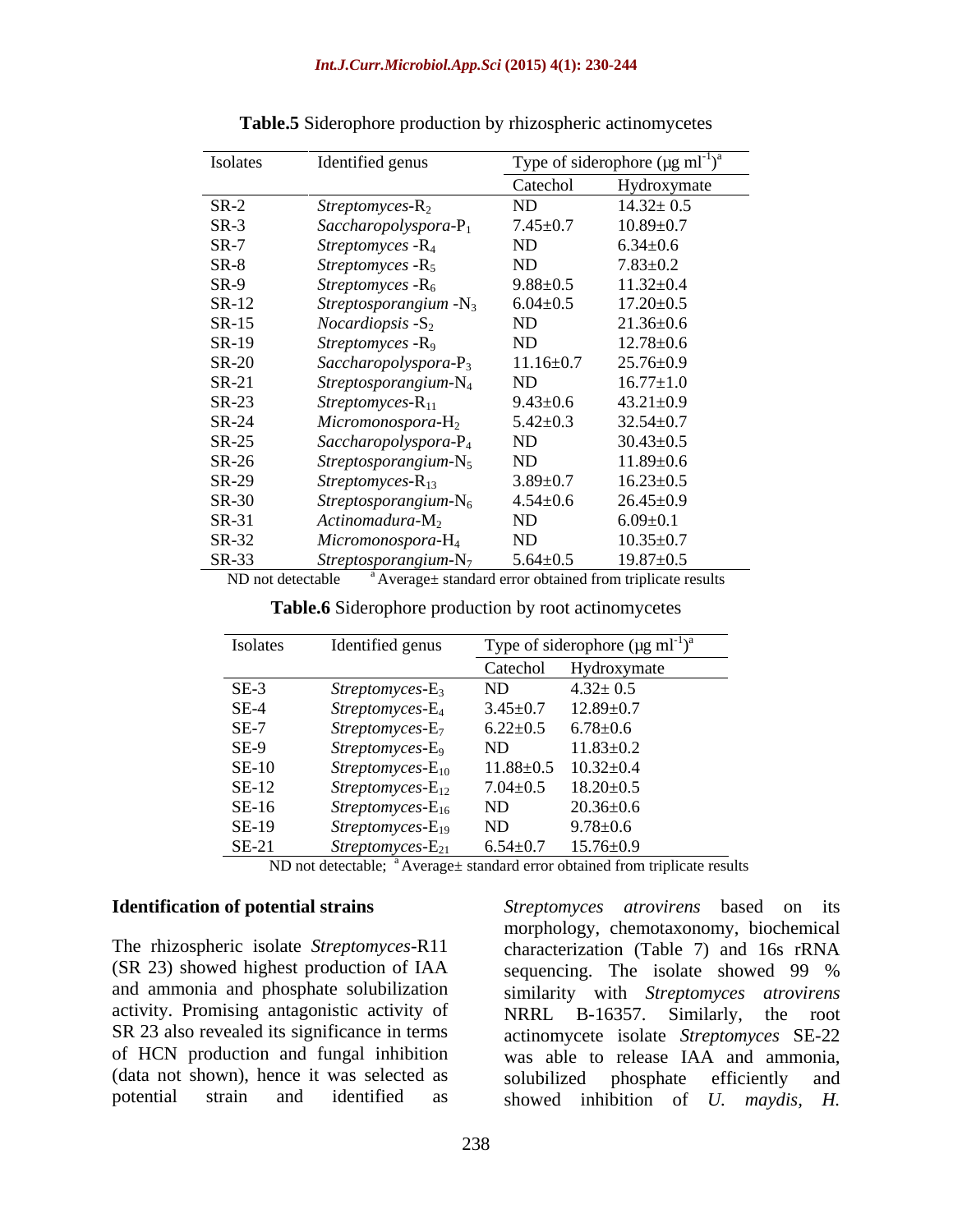*gramineum* and *R. solani* (data not shown). functions and are among the most complex Hence, it was selected as potential root and diverse communities in the biosphere isolate and further identified at molecular (Zhou *et al.,* 2003). The capacity to colonize level by 16s rRNA sequencing as host rhizosphere and internal tissues and *Streptomyces albus.* The characteristics of *S.*  contribute to plant growth promotion has *albus* are shown in Table 7. The 16S rRNA sequences of the strain SR-23 as microorganisms valuable for agriculture as a *Streptomyces atrovirens*-SR11 and SE-22 as tool to improve crop performance. The *Streptomyces albus* SE-20 have been beneficial plant microbe associations can be deposited in Gen Bank under the accession exploited to offer promising and ecofriendly number KC710333 and KC710336 strategies for conventional and organic respectively. agriculture worldwide. This is well studied

integral and unique role in ecosystem

The soil microbial communities play an non-legumes such as sugarcane and rice made rhizosphere and endophytic in legumes (Alves *et al.,* 2003) as well as (James, 2000).

**Table.7** Morphological, chemotaxonomic and biochemical characteristics of *Streptomyces atrovirens* and *Streptomyces albus*

| <b>Test Character</b>             | S. atrovirens SR-11 | S. albusSE-20 |
|-----------------------------------|---------------------|---------------|
| Spore chain morphology            | Spiral              | Spiral        |
| Spore mass color                  | Grey                | Yellow        |
| Color of substrate mycelium       | Light Brown         | Light yellow  |
| Diffusible pigment                |                     | $\sim$ $-$    |
| Cell wall chemotype               |                     |               |
| Characteristic sugar in cell wall | No                  | No            |
| Gelatin hydrolysis                | $+$                 |               |
| Starch hydrolysis                 |                     |               |
| Melanin production                |                     |               |
| Nitrate reduction                 |                     |               |
| $H_2S$ production                 |                     |               |
| Tyrosinase                        |                     |               |
| Lysozyme resistance               |                     |               |
| Utilization of carbon sources     |                     |               |
| L-Arabinose                       |                     |               |
| D-galactose                       |                     |               |
| D-mannitol                        |                     |               |
| D-Fructose                        |                     |               |
| D-glucose                         |                     |               |
| Meso-Inositol                     |                     |               |
| Rhamnose                          |                     |               |
| Sucrose                           |                     |               |
| Salicin                           |                     |               |
| L-Glutamine                       |                     |               |
| L-Tryptophan                      |                     |               |
| Tyrosine                          |                     |               |
| Glycine                           |                     |               |
| L-Asparagine                      |                     |               |
| Cysteine                          |                     |               |
| Phenyl alanine                    |                     |               |
| Histidine                         |                     |               |
| Hydroxyproline                    |                     |               |
| L-Lysine                          |                     |               |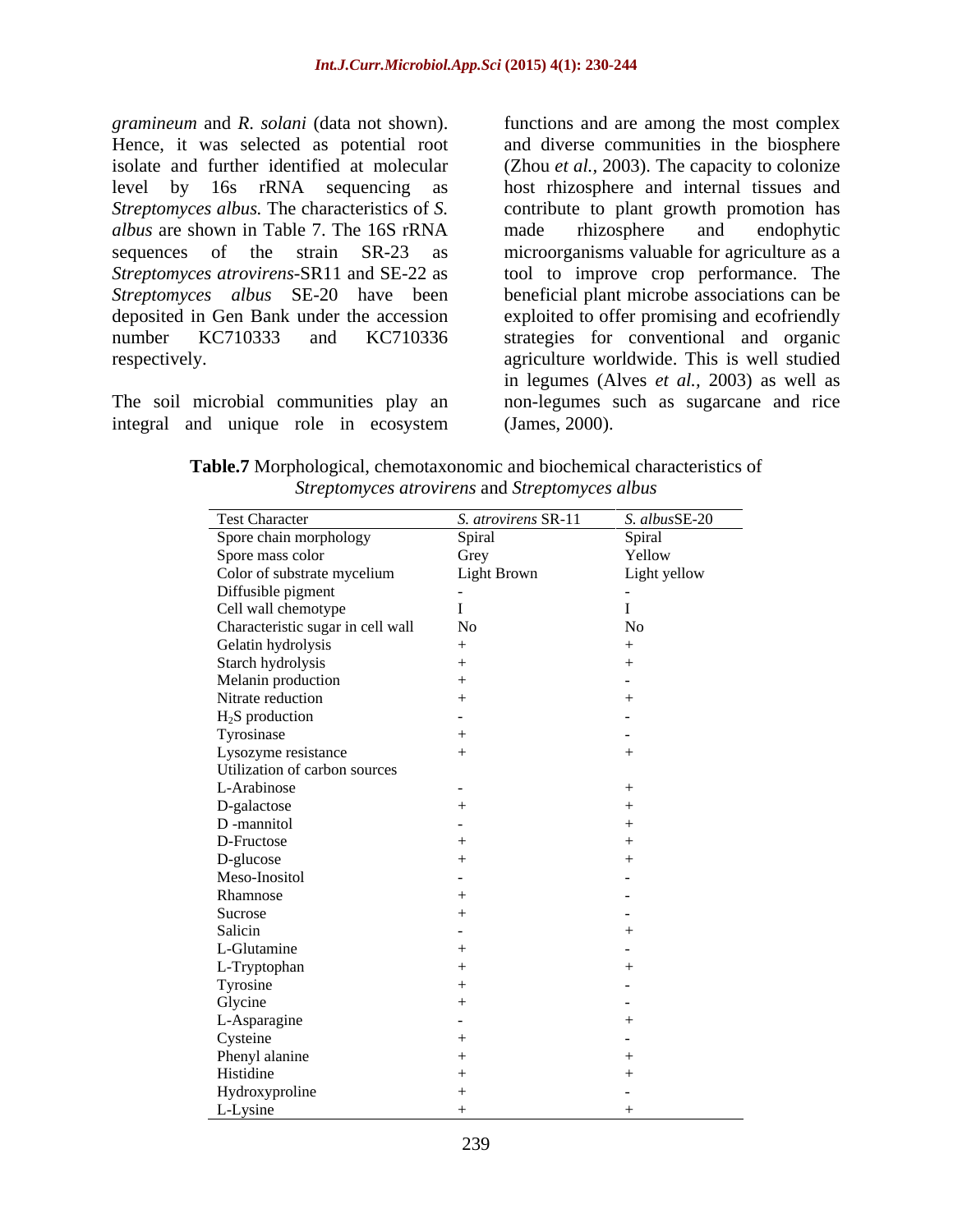The release of substances such as IAA, diverse nature of actinomycetes in which possibly contribute to growth crops has been previously well promotion. However, the original location siderophores as well as to promote

These results are in accordance with previous studies which also recognized Other actinomycetes were from rare group more diverse microbial communities in and could be isolated from selective rhizosphere than in endophytic environments and hence their prevalence environments of different crop plants was lower as compared with *Streptomyces*  (Rosenblueth and Martinez-Romero, sp. The major key to succeed in isolating 2004). However, Lopez-Fuentes *et al.* (2012) recognized higher bacterial density sterility of the plant surface (Hallmann *et*  in roots than in rhizosphere of medicinal *al.,* 1997). The surface sterilization plant, *Hypericum silenoides.* The presence protocol used in present study was of different endophytic species in plants depends on plant genotype, plant age, microflora; however, considering the tissue sampled and also on the season of presence of slow growing organisms, we isolation (Rosenblueth and Martinez- mentioned selected endophytes as putative Romero, 2006). Both endophytic and endophytes. rhizosphere populations are conditioned by biotic and abiotic factors (Seghers *et*  The production ofIAA by actinomycetes *al.,* 2004) but endophytes might be better is a well reported phenomenon. Although protected from biotic and abiotic stresses than rhizosphere organisms. The amounts of IAA released by

*Streptosporangium,* 4 as *Micromonospora*, environments, root exudates may provide

The present study demonstrated the plant 3 as *Nocardiopsis*, 3 as *Actinomadura* and growth promoting ability of both 4 as *Saccharopolyspora* whereas all 22 rhizospheric and endophytic endophytic actinomycetes belong to actinomycetes associated with sugarcane. *Streptomyces* sp. This showed more ammonia, soluble phosphate and production of HCN, antifungal substances *Streptomyces* genus in root environments and siderophores by the isolates make of sugarcane. Appearance of *Streptomyces*  them available to their environments in endophytic environments of different from which the actinomycetes were of 28 plant species in northwestern Italy isolated, rhizosphere or internal tissues of (Sardi *et al.,* 1992), roots and leaves of plant resulted in varied numbers of isolates maize in northeast Brazil (De Araujo *et*  with the capacity to release IAA, *al.,* 2000) and from roots of wheat ammonia, soluble phosphate, HCN, (Coombs and Franco, 2003) and rice (Tian biocontrol. In our studies, a higher *Streptomyces* sp associated with sugarcane diversity of actinomycetes has been found is quite expected because this genus in the rhizosphere than in the inner root represents 70–90% of the actinomycetes tissues. found in natural environments (Kennedy, endophytic actinomycetes belong to diverse nature of actinomycetes rhizosphere and dominance of crops has been previously well documented from surface sterilized roots *et al.,* 2004). The overall dominance of 1999).

> and could be isolated from selective and studying endophytes is to ensure the effective in removing epiphytic endophytes.

Of the 35 rhizosphere isolates, 14 were actinomycetes, 78% of endophytic isolates tentatively identified as *Streptomyces*, 7 as showed this ability. In the rhizospheric considerable difference was observed in the amounts of IAA released by endophytic and rhizosphere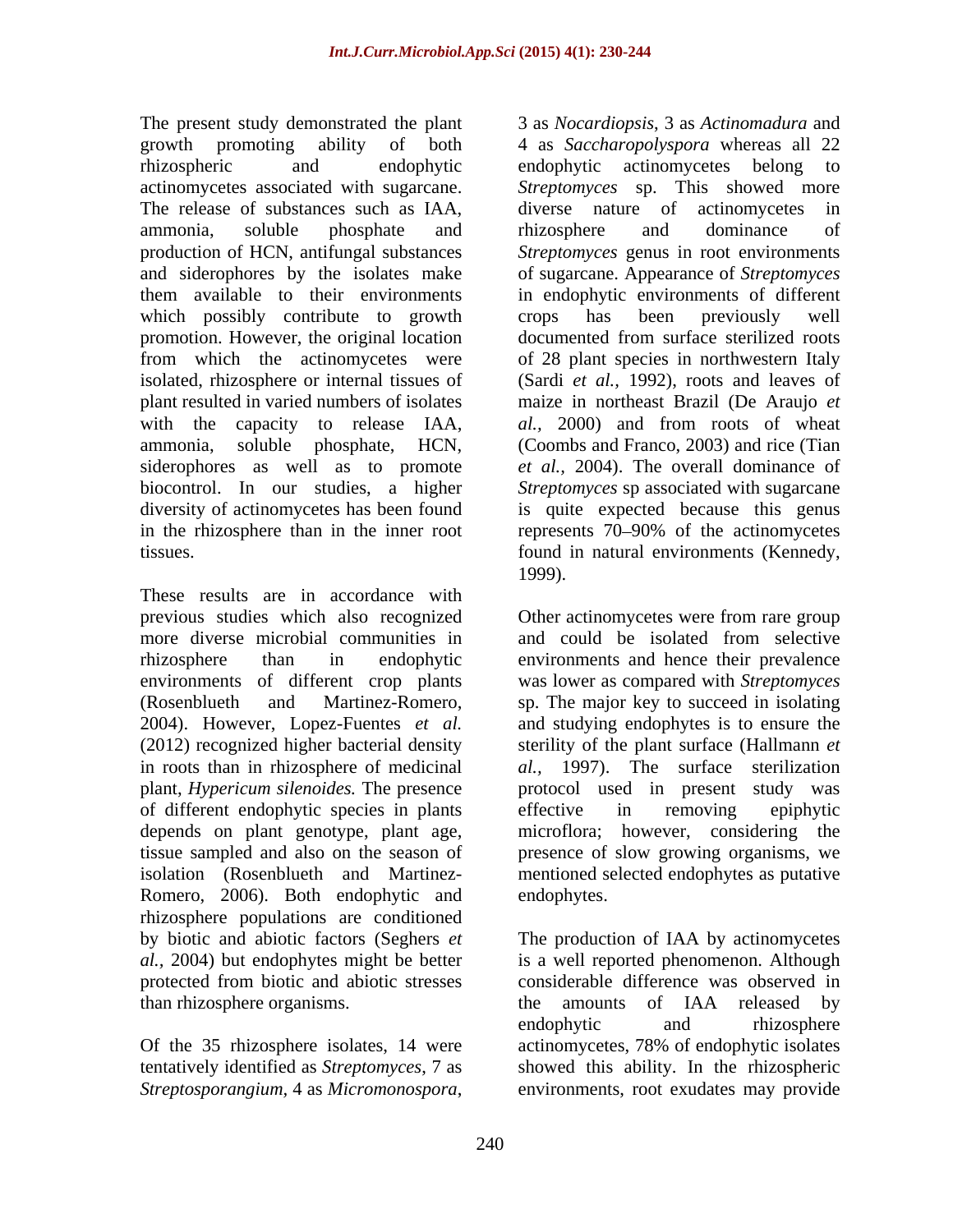the tryptophan for microorganisms which HCN production ability was found only in may enhance the synthesis of indole acetic rhizosphere isolates; none of the acid. It may be possible that the amount of endophytic isolate was able to produce tryptophan available in rhizosphere of HCN. Some of the recent studies have sugarcane may be more than in roots indicated that the microbially produced which caused higher detection of IAA in metabolites such as HCN may enhance rhizospheric isolates. However, detection of IAA in 78% of endophytic isolates The isolates from the rhizosphere soil of indicated that this feature is not much Chick pea were observed to exhibit HCN affected by the location of the production potential which promoted plant actinomycetes. The benefits of the growth directly or indirectly or application of endophytic and rhizosphere IAA producing strains to plant growth are documented in previous studies The capacity to inhibit phytopathogenic (Govindarajan *et al.,* 2008; Khan and Doty, 2009). endophytic and rhizosphere isolates. the type<br>polynom for microsoporations which the HCN production ability was found only in<br>each the my ensure the systems of the systems controller in the system<br>of the production and the systems and the systems which is the

Availability of nitrogen is the critical remarkable in rhizosphere isolates. factor in sugarcane development. The ammonia released by rhizobacterial strains been demonstrated for wide variety of plays a signaling role in interaction plant pathogens such *as Alternaria,* between PGPR and plants (Chitra *et al.,* 2002). In the present study, 55 % rhizosphere and 15% root actinomycetes 2004; Fialho de Oliveira *et al.*, 2010). This were observed to produce ammonia and important feature demonstrates the because ammonia is usually taken up by potential of studied isolates to indirectly plants as a source of nitrogen for their growth, the promising isolates could have a beneficial role in plant development. The The siderophore production potential was phosphate solubilization activity was more distributed among rhizospheric observed in both endophytic and isolates than in endophytic isolates.

Microbial solubilization of mineral environment, transport it back to the phosphate might be either due to the acidification of external medium or the sprowth (Leong, 1996). Siderophore production of chelating substances that production may be important for the increase phosphate solubilization. growth of rhizospheric soil actinomycetes Therefore phosphate solubilizing microbes than for endophytic actinomycetes because play important role in agriculture via they have to face higher competition with increasing efficiency of plants for phosphate utilization. Hamdali *et al.* (2008) reported high amount of Phosphate solubilization activity in *Streptomyces*  endophytic environments and hence the *griseus, Streptomyces carocirensis* and

rhizosphere isolates; none of the plant establishment.

growth directly or indirectly or synergistically (Joseph *et al.,* 2007).

fungi was observed among both endophytic and rhizosphere isolates. However, the activity was more remarkable in rhizosphere isolates. Actinomycetes- fungus antagonism has *Rhizoctonia, Verticillium, Fusarium, Phytopthora* and *Phytium* (Tian *et al.,* 2004; Fialho de Oliveira *et al.,* 2010). This important feature demonstrates promote plant growth.

rhizosphere isolates. Generally, soil microorganisms produce siderophores to bind ferric ions from the microbial cell and make it available for growth (Leong, 1996). Siderophore other rhizosphere bacteria and fungi.

> Probably, little competition is exerted in low amounts of siderophores are produced by endophytic actinomycetes. Further,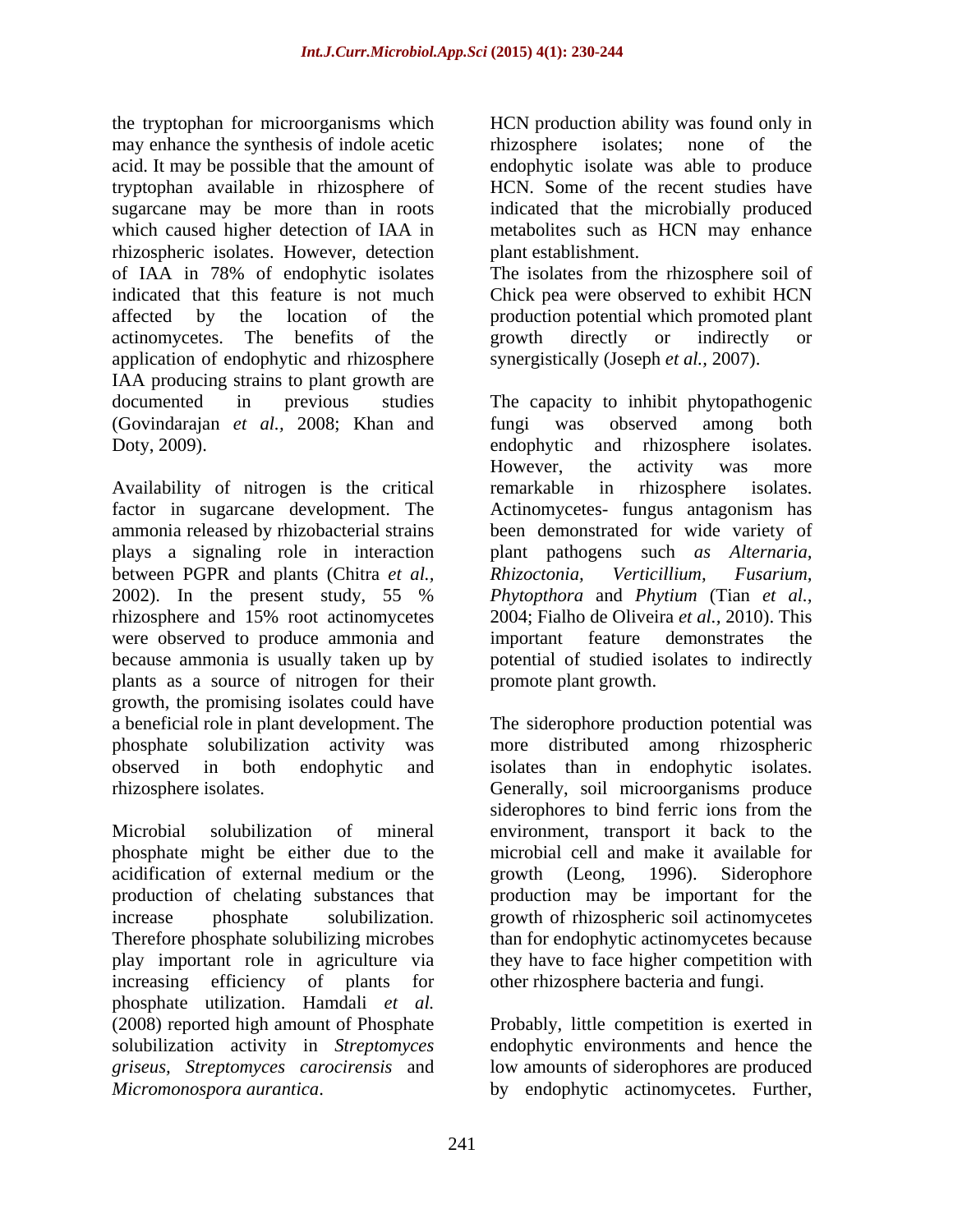competition for iron may be a possible mechanism to control phytopathogens. environmental conditions that might affect Our results are in accordance with their efficacy as plant growth promoting Khamna *et al.,* (2009) who also reported the siderophore production from several genera of rhizospheric actinomycetes, including *Streptomyces, Actinomadura,*

Conclusion of the present study is it demonstrated that the abilities of and we also thank Dr. Ashish Polkade, actinomycetes to produce plant growth NCCS, Pune for providing the assistance promoting traits differ qualitatively and quantitatively according to their locations. Based on the available literature, we also **References** conclude that this study possibly first time demonstrated the presence of Alves, B.J.R., Boddey, R.M., Urquiaga, S. *Streptomyces albus* in the roots of sugarcane plant. Further the strain of in Brazil. Plant Soil, 252: 1–9. *Streptomyces atrovirens* reported here showed production of multiple plant growth promoting traits including IAA, being phenylalanine tyrosine m<br>ammonia HCN and siderophore Biol. Chem. 118:531–537. ammonia, HCN and siderophore *Biol. Chem.*, 118: 531–537. production along with capacity to Bunyoo, C., Duangmal, K., Nuntagij, A., solubilize inorganic phosphate and inhibit Thamchaipenet, A. 2008. solubilize inorganic phosphate and inhibit Thamchaipenet, A. 2008.<br>
Characterization of endophytic Characterization of endophytic fungal phytopathogens. Although IAA and<br>antifinition and the compound production by the actinomycetes isolated from wattle tree antifungal compound production by *Streptomyces atrovirens* was reported previously, the present study is specific in terms of its multiple plant growth promoting traits. The features such as sevence and economic such a several conventional conventional Centre, IAA, ammonia and HCN production and<br>Bangkok, Thailand, 30 Oct-2 Nov, release of soluble phosphate, siderophores  $\frac{\text{bang}}{2008}$ and biocontrol potential may be adapted by actinomycetes to allow better  $\frac{f(x)}{f(x)}$  between  $\frac{f(x)}{f(x)}$  a laboratory manual interactions with their natural Benjamin/Cummings Publishing interactions with their natural Benjamin/Cummings Publishing<br>environments. At the same time these Company New York features of associated actinomycetes Chitra, R.S., Sumitra, V.C., Yash, D.S. confer many advantages to the host plant 2002. Effect of different nitrogen and contribute directly or indirectly in plant growth promotion and development. However, the studies performed here are synthase activities of radish with pure cultures and under controlled cotyledons. *Bulg. J. Plant Physiol.,* 28: conditions; hence further studies are  $46-56$ . needed in the direction to know whether Coombs, J.T., Franco, C.M.M. 2003.

other soil microorganisms and survive agents.

#### **Acknowledgement**

*Microbispora* and *Nocardia.* The authors would like to thank the SRTM University, Nanded for providing the facilities needed to conduct this research in molecular identification of the isolates.

### **References**

- 2003. The success of BNF in soybean in Brazil. *Plant Soil*, 252: 1–9.
- Arnow, L.E. 1937. Colorimetric estimation of the components of 3,4-dihydroxy phenylalanine tyrosine mixtures. *J. Biol. Chem.,* 118: 531–537.
- Bunyoo, C., Duangmal, K., Nuntagij, A., Thamchaipenet, A. 2008. Characterization of endophytic actinomycetes isolated from wattle tree (*Acacia auriculiformis* A. Cunn ex Benth) using molecular technique. In: Abstracts of the 34th congress on science and technology, Queen Sirikit National Conventional Centre,<br>Bangkok, Thailand, 30 Oct-2 Nov, 2008.
- Cappucino, J.C., Sherman, N. 1992. Microbiology: a laboratory manual. Benjamin/Cummings Publishing Company, New York.
- Chitra, R.S., Sumitra, V.C., Yash, D.S. 2002. Effect of different nitrogen sources and plant growth regulators on glutamine synthetase and glutamate synthase activities of radish  $46 - 56.$
- these organisms are able to compete with<br>actinobacteria isolated from surface-Coombs, J.T., Franco, C.M.M. 2003. Isolation and identification of actinobacteria isolated from surface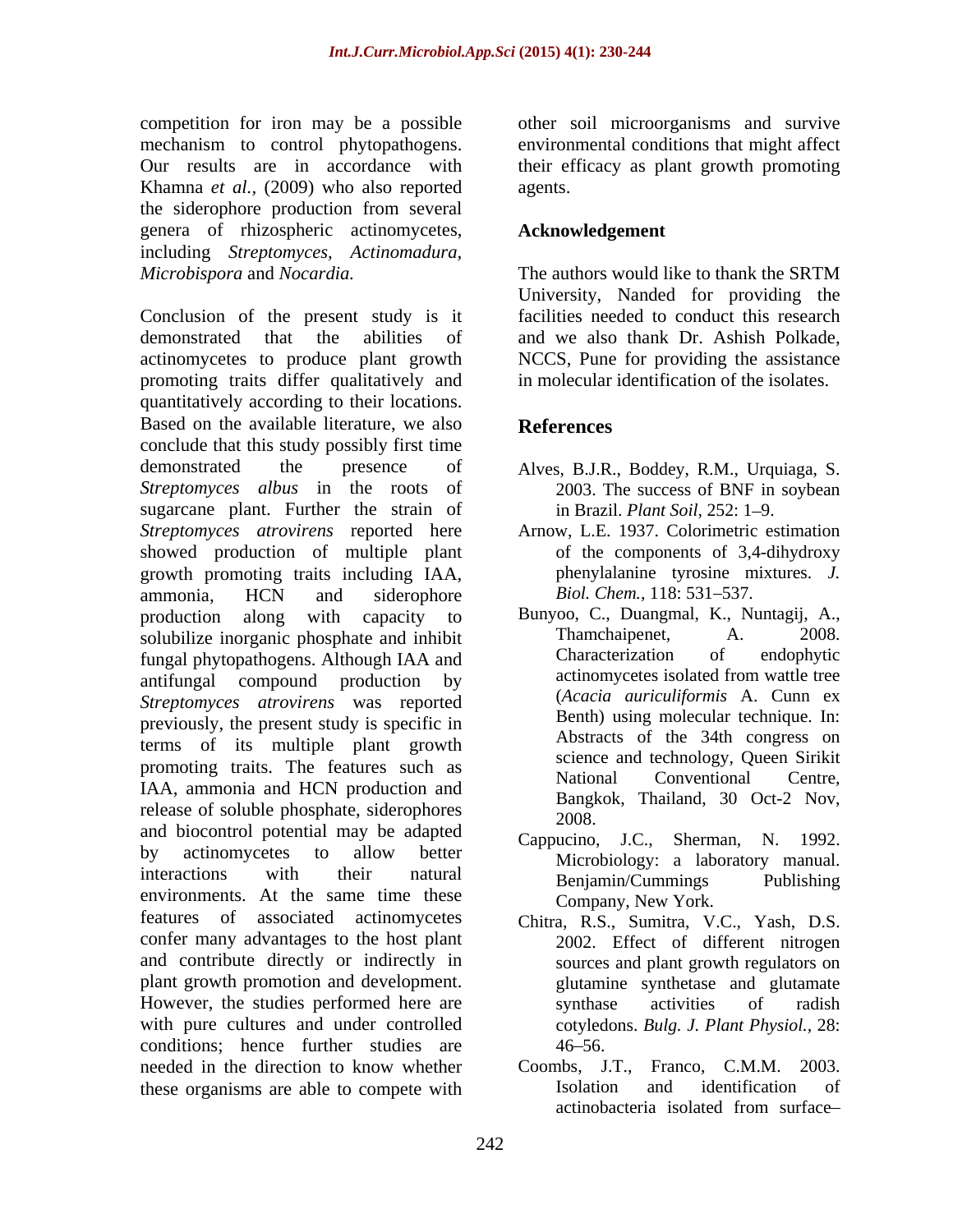sterilized wheat roots. *Appl. Environ.*

- Cooper, K.E. 1955. Theory of antibiotic inhibition zones in agar media. *Nature,*
- Csaky, T. 1948. On the estimation of bound
- De Araujo, J.M., Da Silva, A.C., Azevedo, maize (*Zea mays* L.). *Braz. Arch. Biol.*
- Fageria, N.K., Stone, L.F. 2006. Physical,
- Fialho de Oliveira, M., Germano da Silva, phytopathogen potential of endophytic *Streptomyces* sp. R18 (6), a potential
- Gordon, S.A., Weber, R.P. 1951. *Field Crop Res.*, 65: 197–209.
- Gorlach Lira, K., Coutinho, H.D.M. 2007. Population dynamics and extracellular
- Govindarajan, M., Balandreau, J., Kwon, *vietnamensis* and related endophytic *Interact.*, 1: 135–143.
- Hallmann, J., Quadt-Hamdad, A., Mahaffee, *Environ.*, 74: 65–76.
- Hamdali, H., Bouizgarne, B., Hafidi, M.,

*Microbiol.,* 69: 5603–5608. solubilizing actinomycetes from solubilizing actinomycetes from Moroccan phosphate mines. *Appl. Soil. Ecol.*, 38: 12 – 19.

- 176: 510 11. Han, J., Sun, L., Dong, X., Cai, Z., Sun, X., hydroxylamine in biological materials. Characterization of a novel plant *Acta Chem. Scand.,* 2: 450–454. *Property Property Property Property Property* **<b>***Property Property Property Property Property Property Property Property Property Proper* J.L. 2000. Isolation of endophytic diazotroph and a potential biocontrol actinomycetes from roots and leaves of agent against various pathogens. Syst. Yang, H., Wang, Y., Song, W. 2005. growth promoting bacteria strain *Delftia tsuruhatensis* HR4 both as a agent against various pathogens. *Syst. Appl. Microbiol., 28: 66–76.*
- *Technol.,* 434: 447 451. Hasegawa, T., Takisawa, M, Tanida, S. chemical and biological changes in the grouping of aerobic actinomycetes. *J.*  rhizosphere and nutrient availability. *J.* Gen. Appl. Microbiol., 29: 319–322. 1983. A rapid analysis for chemical
- *Plant Nutr.,* 29: 1327 1356. Holt, J.G., Krieg, N.R., Sneath, P.H.A. M., Van Der Sand, S.T. 2010. Anti determinative bacteriology. Williams 1994. Bergey's manual of and Wilkins, Baltimore.
- actinobacteria isolated from tomato Jackson, M.L. 1973. Estimation of plants(*Lycopersicon esculentum*) in phosphorous content. In: Soil chemical southern Brazil, and characterization of analysis, Prentice hall, New Delhi, Jackson, M.L. 1973. Estimation of analysis, Prentice hall, New Delhi, India. 134 Pp.
- biocontrol agent. *Res. Microbiol.,* 161: James, E.K. 2000. Nitrogen fixation in 565 572. endophytic and associative symbiosis.
- Colorimetric estimation of indole Joseph, B., Patra, R.R., Lawrence, R. 2007. acetic acid. *Plant Physiol.,* 26: 192 Characterization of plant growth 195. promoting rhizobacteria associated with chick pea (*Cicer arietinum.* L.). *Int. J. Plant Prod..,* 1: 141–152.
- enzymes activity of mesophilic and Karthikeyan, M., Bhaskaran, R., Radhika, thermophilic bacteria isolated from K., Mathiyazhagan, S., Jayakumar, V., semi arid soil of northeastern Brazil. Sandosskumar, R., Velazhahan, R. *Braz. J. Microbiol.,* 38: 135–141. 2005. Endophytic *Pseudomonas* S.W., Weon, H.Y., resistance in black gram (*Vigna munga*) Lakshminarasimhan, C. 2008. Effects L. Hepper) to the pathogen of the inoculation of *Burkholderia Macrophomina phaseolina. J. Plant* Screening for excelses and the matter of the state of the state of the state of the state of the state of the state of the state of the state of the state of the state of the state of the state of the state of the state of K., Mathiyazhagan, S., Jayakumar, V., 2005. Endophytic *Pseudomonas fluorescens* Endo2 and Endo35 induce resistance in black gram (*Vigna munga L. H*epper) to the pathogen *Interact.,* 1: 135–143.
- diazotrophic bacteria on grain yield of Kennedy, A.C. 1999. Bacterial diversity in rice. *Microb. Ecol.,* 55: 21 37. agro ecosystems. *Agric. Ecosyst. Environ., 74: 65–76.*
- W.F., Kloepper, J.W. 1997. Bacterial Khamna, S., Yokota, A., Lumyong, S. 2009. endophytes in agricultural crops. *Can. J. Microbiol.*, 43: 895–914. https://www.plant rhizosphere soil: diversity and Actinomycetes isolated from medicinal screening of antifungal compound, indole-3-acetic acid and siderophore